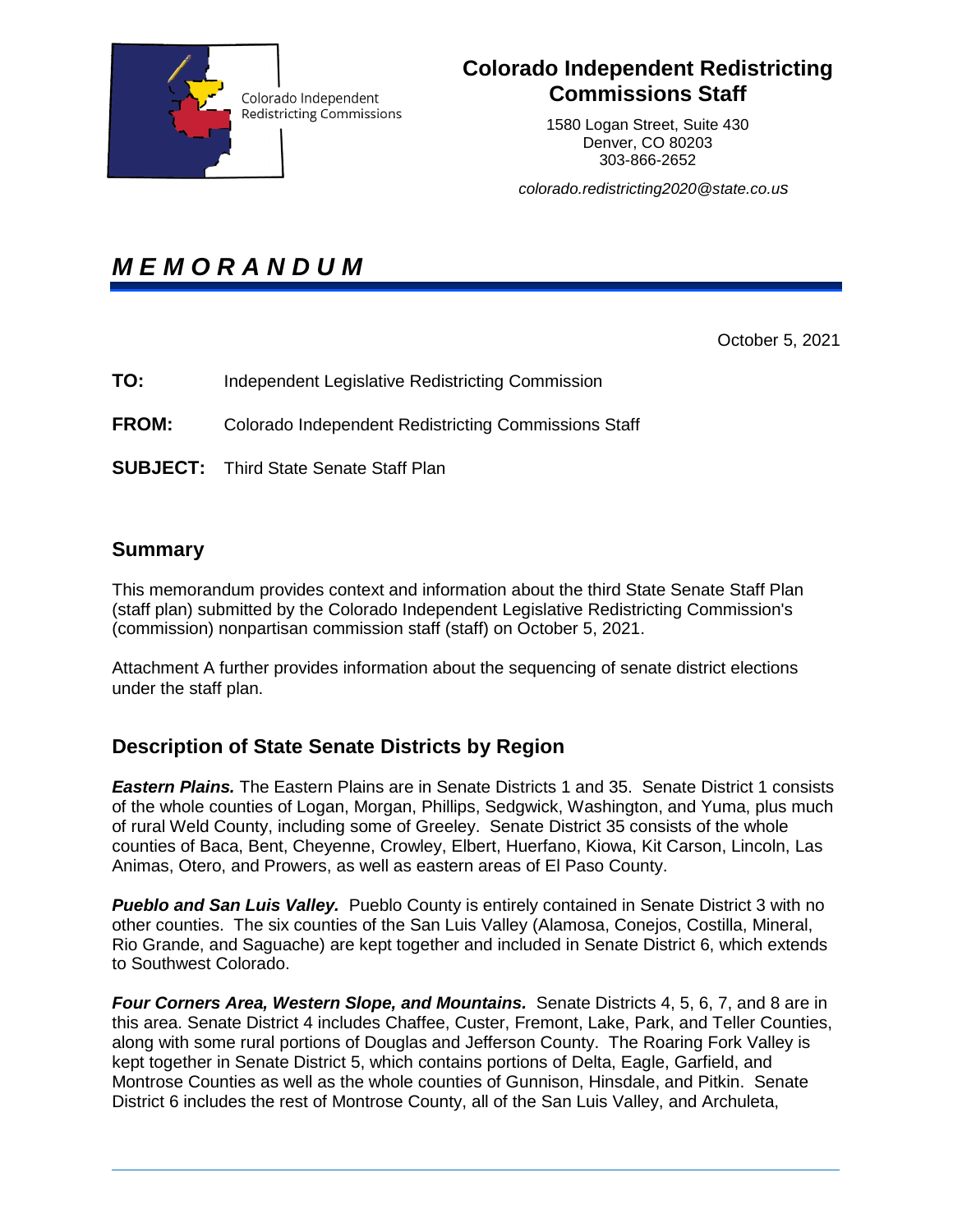Dolores, La Plata, Montezuma, Ouray, San Juan, and San Miguel Counties. Senate District 7 is primarily a Mesa County district but also includes the town of Cedaredge in Delta County. Senate District 8 includes the remainder of Eagle and Garfield Counties, as well as the northwest and mountain counties of Clear Creek, Gilpin, Grand, Jackson, Moffat, Rio Blanco, Routt, and Summit.

*Northern I-25 Corridor.* The northern I-25 corridor is included in:

- Senate District 13 Weld County, including eastern Greeley, and Brighton in Adams County;
- Senate District 14 Fort Collins (Larimer County);
- Senate District 15 Larimer County excluding Berthoud, most of Fort Collins, and some of the I-25 corridor;
- Senate District 17 Lafayette, Longmont, and Louisville in eastern Boulder County and including the Weld County portion of Longmont and some areas around it;
- Senate District 18 all of the rest of Boulder County, including the cities of Boulder and Superior, plus some of Jefferson County including western Arvada along Highway 93; and
- Senate District 23 –the I-25 corridor from Erie to Windsor and Timnath, including the Carbon Valley, cities in Larimer and Weld Counties, and the portion of Erie in Boulder County.

*City and County of Denver and North Metro Denver.* Senate Districts 31, 33, and 34 are wholly within the City and County of Denver. Senate District 32 contains some enclaves of Arapahoe County along with southern Denver, and the far southwest and southeast parts of Denver are with Arapahoe County in Senate District 26. North Metro Adams County is included in Senate Districts 21, 24, and 25 as well as a small portion of Adams County Arvada in Senate District 19. Senate District 28 includes Aurora portions of Adams County and the area east of Denver International Airport in a district with more of Aurora in Arapahoe County.

**South Metro Denver and West Metro Denver.** A portion of eastern Arapahoe County is in Senate District 21 with eastern Adams County, and some Denver enclaves and portions of unincorporated Arapahoe County are in Senate District 32 with Denver. Arapahoe County Aurora is included in Senate Districts 27, 28, and 29, while western Arapahoe County is included in Senate Districts 16 and 26. Senate Districts 19, 20, and 22 are wholly in Jefferson County, except for the Adams County portion of Arvada in Senate District 19. Senate District 16 includes unincorporated portions of Jefferson County in southwest metro Denver with Arapahoe County, and Senate District 4 includes rural southern Jefferson County with rural southern Douglas County and smaller central Colorado counties.

*Douglas County.* Portions of Douglas County in Aurora are included in Senate District 27. Senate Districts 2 (primarily Parker and Castle Rock) and 30 (primarily Highlands Ranch and Roxborough Park) are wholly in Douglas County, and the rest of the county is in Senate District 4.

*El Paso County.* Senate Districts 9, 10, 11, and 12 are fully contained in El Paso County, with each containing some of the city of Colorado Springs. Portions of eastern El Paso County are also in Senate District 35 with southeastern Colorado.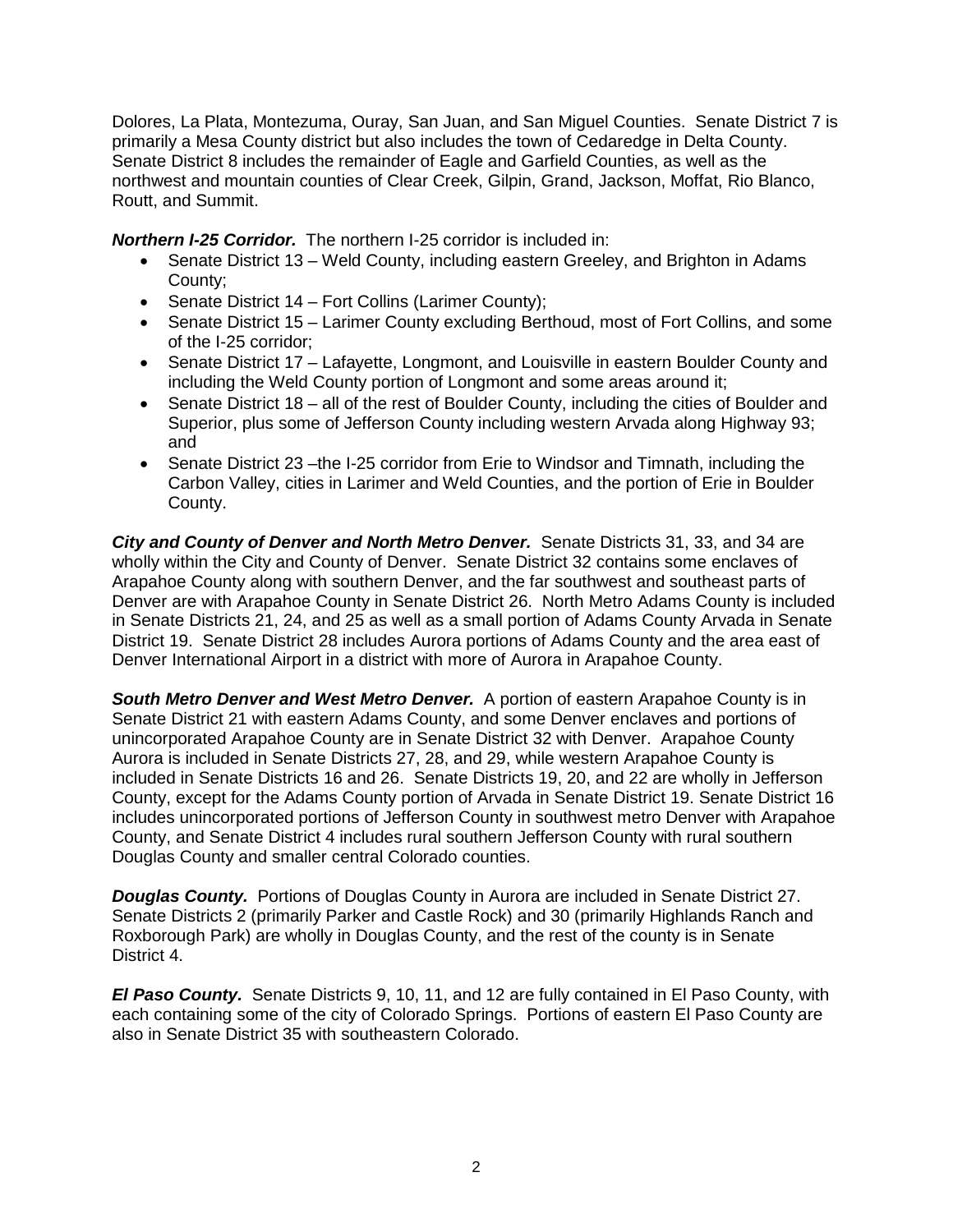### **Constitutional Criteria**

*Mathematical Population Equality.* The staff plan complies with Colorado's constitutional standards by making a good-faith effort to achieve mathematical population equality and not exceeding the five percent deviation standard<sup>1</sup>. In the staff plan, the most populous district is 4,116 people (or 2.5 percent) over the ideal district size, and the least populous district is 3,507 people (or 2.13 percent) under the ideal district size. Taken together, these proposed districts have a deviation of 4.62 percent, which is less than the maximum constitutionally permitted 5 percent deviation.

*Federal Voting Rights Act.* The Colorado Constitution requires the commission to comply with the Voting Rights Act (VRA) in creating legislative redistricting plans.<sup>2</sup> Staff considered the VRA in drafting the staff plans. The commission's outside counsel has retained a VRA expert. Although the expert has not yet delivered her final report, she has shared with our outside counsel information concerning certain districts about which she had sufficient election results.

The issue is complicated in Colorado because there were no Hispanic candidates in recent statewide elections that our expert could use to compare projected results in newly drawn districts. However, she did identify certain existing districts in which she believed there was racially polarized voting. In those existing districts in which she had sufficient election results, she calculated the minimum Hispanic or non-Hispanic minority voting age population that she believed would be necessary for the Hispanic or non-Hispanic minority candidate of choice to be elected in the district.

Because of all of the changes in the population in the state, the newly created districts using the 2020 census data, do not match the existing districts. Nonetheless, comparing the newly drawn districts with the existing districts, staff believes that, in those areas in which it is possible to draw a minority-majority district, in which the expert has identified as having racially polarized voting, and in which there is meaningful overlap with the newly drawn districts, the Hispanic or non-Hispanic minority voting age population is sufficient that the Hispanic or non-Hispanic minority candidate of choice has a reasonable chance of being elected.

*Contiguity.* All portions of the districts in the staff plan are contiguous to other portions of the same districts.

**Preservation of communities of interest and political subdivisions.** When it was necessary for staff to divide a city or county to arrive at the required district population, staff attempted to keep communities of interest together, such as keeping the Roaring Fork Valley in a single district. To the extent possible, staff kept municipalities that include portions in two counties together or split those municipalities at the county border. Further, in drawing the staff plan, staff considered the public comments the commission has received and attempted to preserve as many communities of interest as possible.

**Compactness.** The commission has adopted the use of Reock and Polsby-Popper scores as a measure of compactness, as well as a review of the drive times between cities in certain large districts. Nonpartisan staff believes that the districts in the staff plan are reasonably compact. Some district border lines are irregular due to municipal boundaries or the shape of census

 1 The Colorado Constitution requires the commission to "[m]ake a good-faith effort to achieve mathematical population equality between districts, as required by the constitution of the United States, but in no event shall there be more than five percent deviation between the most populous and the least populous district in each house." Colo. Const. art. V., § 48.1 (1)(a).

<sup>&</sup>lt;sup>2</sup> Colo. Const. art. V., §48.1 (1)(b).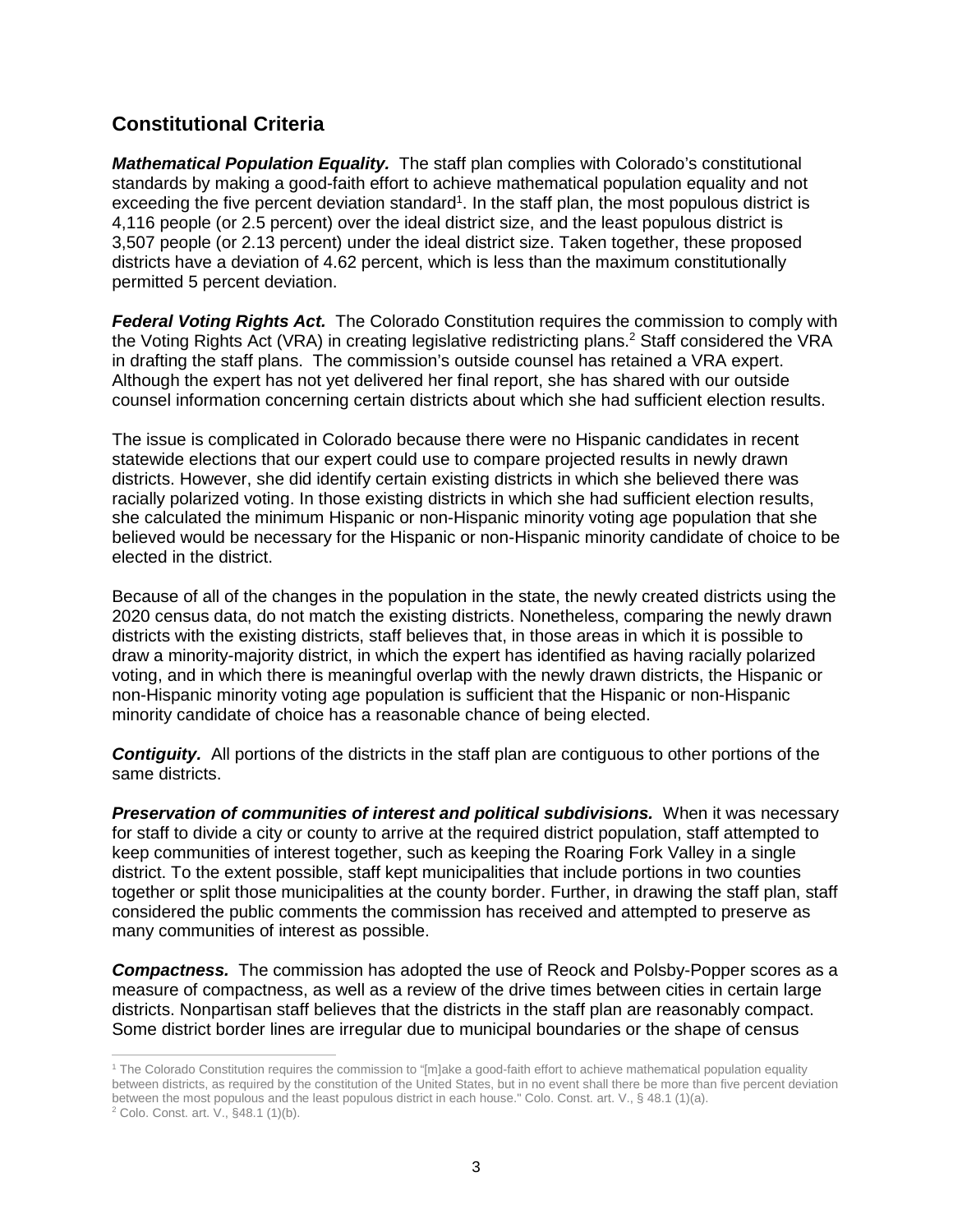blocks necessary to equalize the population. The commission has adopted a policy that requires staff to provide an explanation for those districts with a Reock score less than 0.30 or a Polsby-Popper score less than 0.16, and to provide drive times between three cities in districts where the area of the district exceeds 5,000 square miles. These explanations are provided in the compactness report.

**Politically competitive districts.** The commission has identified eight statewide races that it believes should be used in determining competitiveness.<sup>3</sup> The report on election results accompanying the staff plan shows an average of the difference between the votes cast for Democratic and Republican candidates across these eight elections. A positive number indicates that there were more votes cast for the Republican candidates, and a negative number indicates that there were more votes cast for the Democratic candidates.

**Diluting a racial or language minority group's electoral influence.** To the extent that Article V, Section 48.1 (4)(b) of the Colorado Constitution is a restatement of the VRA, as described above, staff considered the VRA in drafting the staff plan. Nonpartisan staff considered communities of interest in creating this plan and does not believe that the electoral influence of any such community was diluted in this plan.

 $\overline{a}$ 

<sup>&</sup>lt;sup>3</sup> The eight elections are: from the 2016 General Election: Colorado Senator and President; from the 2018 General Election: Governor, Attorney General, Treasurer, Secretary of State, and at-large Regent of University of Colorado; and from 2020 General Election: Colorado Senator.